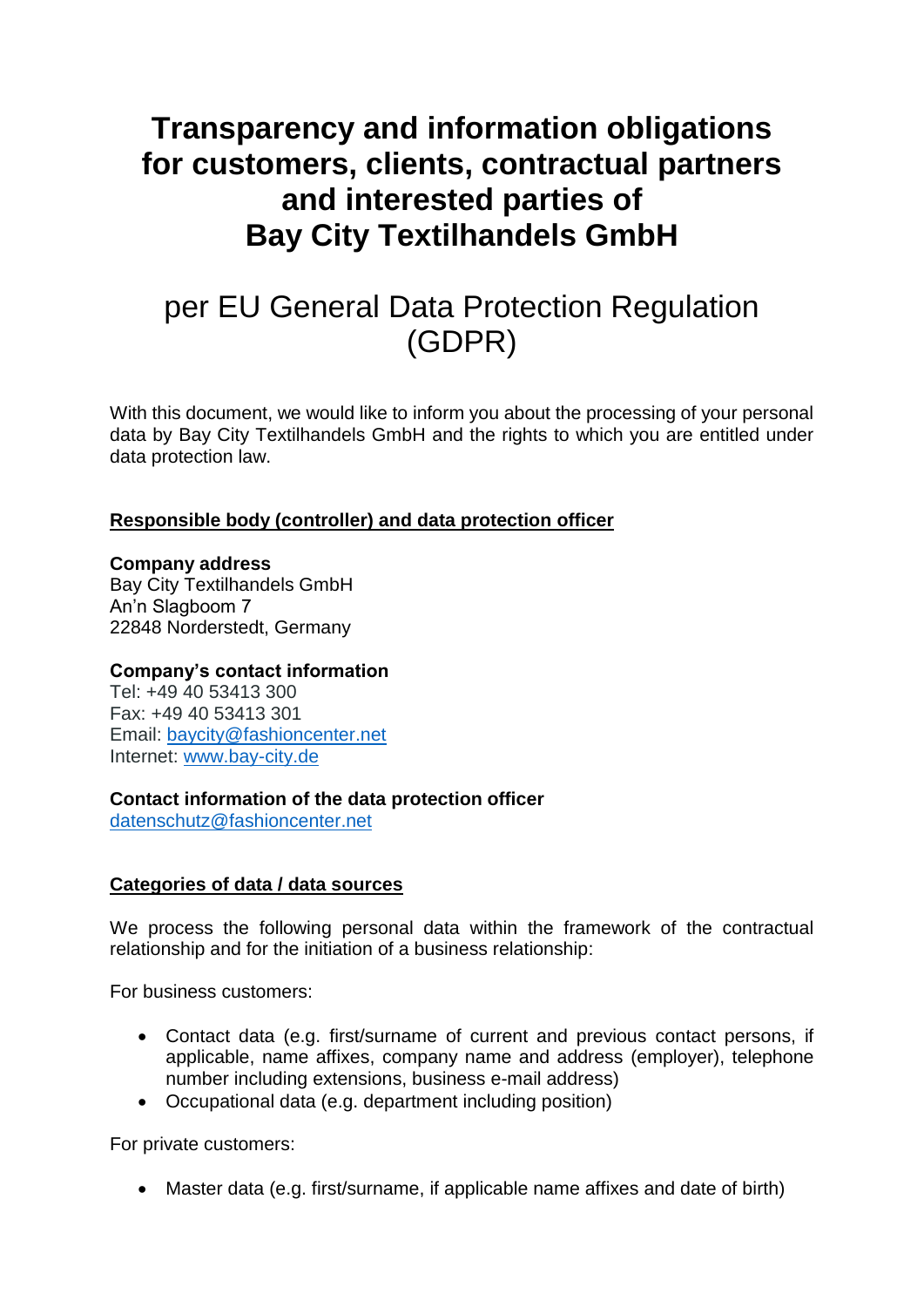- Contact details (e.g. private address: street, postal code, city; if applicable: mobile and landline telephone number, e-mail address, fax number)
- Deviating delivery/invoice address (e.g. address, if applicable: name, telephone number and e-mail address
- Purchase order history
- If applicable, bank details (in the context of a SEPA direct debit mandate also first/surname of the account holder)
- If applicable, preferred payment system
- If applicable, information on credit risk assessment

As a matter of principle, we collect your personal data directly from you within the framework of current contractual transactions and the underlying relationship or in the framework of the initiation of a business relationship

## **Purposes and lawfulness of data processing**

When processing your personal data, the provisions of the GDPR, local data protection laws and other relevant legal provisions are always observed.

Your personal data is exclusively processed for the execution of pre-contractual measures (e.g. for the preparation of offers for products or services) and/or for the fulfilment of contractual obligations (e.g. for the execution of our services or for sales/order/payment processing), (Art. 6 para. 1 lit. b GDPR) or if there is a legal obligation for processing (e.g. due to tax regulations) (Art. 6 para. 1 lit. c GDPR). Personal data was originally collected for these purposes.

Of course, your consent may also constitute a legal basis for the processing of your personal data (Art. 6 para. 1 lit. a GDPR). Before you grant such consent, we will inform you about the purpose of the data processing and about your right of revocation per Art. 7 para. 3 GDPR. Should the consent also refer to the processing of special categories of personal data in accordance with Art. 9 GDPR, we will explicitly point this out to you in advance.

Your personal data will only be processed for the detection of criminal offences if the requirements of Art. 10 GDPR are met.

#### **Duration of data storage**

We will delete data as soon as your data is no longer needed for the above-mentioned purposes or in the event that you revoked your consent. Data will only be stored beyond the existence of the contractual relationship only in cases in which we are either obliged or entitled to do so.

Regulations which oblige us to keep data can for example be found in commercial or tax laws. This may result in a storage period of up to ten years. For example, we may be entitled to keep data in accordance with our contractual agreement or under Article 18 of the GDPR. In addition, statutory limitation periods must be observed.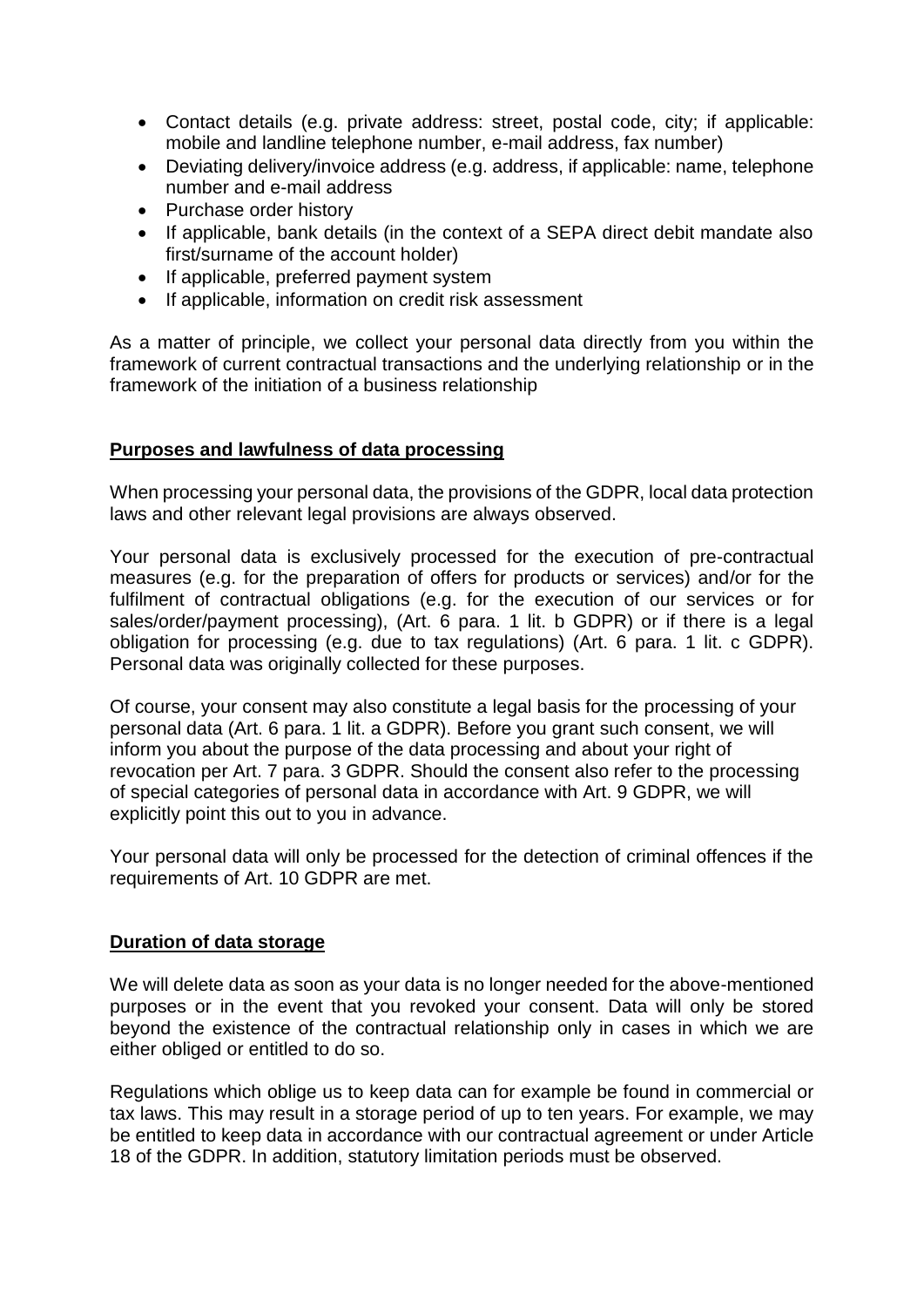# **Data recipients / categories of recipients**

In our company, we make sure that only those departments and individuals receive your data that need them to fulfil contractual and legal obligations. If applicable, your data might be transferred for solely purpose of initial business contact to other members of our company group.

In many cases, service providers support our specialist departments in fulfilling their tasks. In this case, the necessary data protection agreements have been concluded with all service providers. Briefly describe procedures with service providers (e.g. shipping & logistics, IT- and accounting providers, credit checks, etc.)

If applicable, the legally required transmission to certain public authorities, e.g. tax authorities, possibly also law enforcement or customs authorities remains unaffected.

# **Rights of data subjects**

Your rights as a data subject are set out in Articles 15 - 22 GDPR, and include:

- The right to access (Art. 15 GDPR).
- The right to correction (Art. 16 GDPR),
- The right to erasure (Art. 17 GDPR),
- The right to data portability (Art. 20 GDPR),
- The right to object to processing (Art. 21 GDPR),
- The right to restriction of processing (Art. 18 GDPR).

To exercise these rights, please contact: [datenschutz@fashioncenter.net](mailto:datenschutz@fashioncenter.net)

In the event that we process your data to protect legitimate interests, you may object to such processing at any time for reasons that arise from your specific situation; this also applies to profiling based on these provisions.

We will then cease to process your personal information unless we can demonstrate compelling legitimate grounds for processing such information that outweigh your interests, rights and freedoms, or the processing is intended to assert, exercise or defend legal claims.

If we process your personal data for the purpose of direct marketing, you have the right to object to this data processing at any time without providing the reasons for such objection. This also applies to profiling insofar as it is associated with direct marketing. If you object to the processing for direct marketing, we will no longer process your personal data for such purposes.

## **Right to lodge a complaint**

You have the right to lodge a complaint with a supervisory authority.